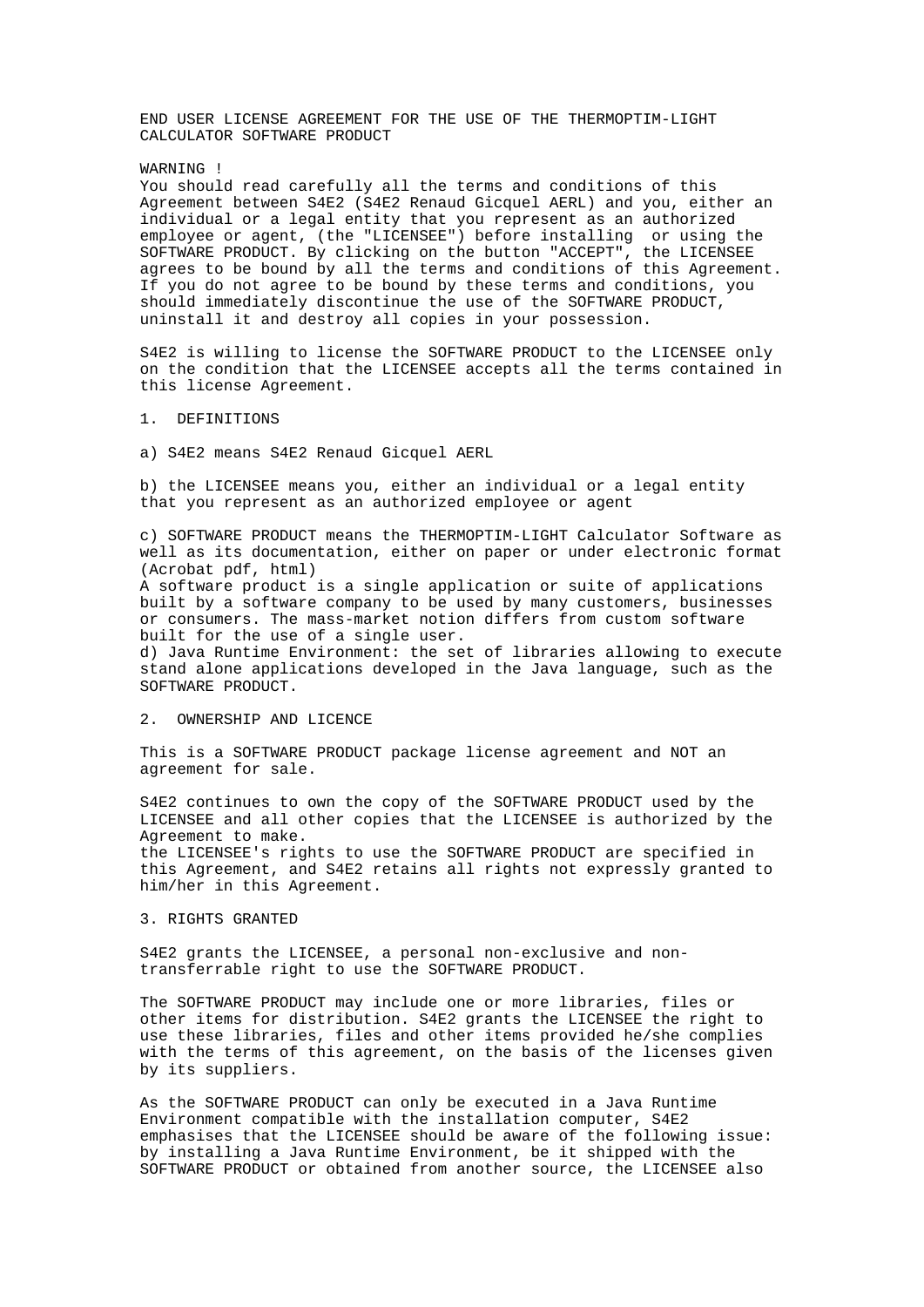agrees to be bound by all the terms and conditions of the Java Runtime Environment License Agreement. The LICENSEE may: a) Use the SOFTWARE PRODUCT for his/her own needs. b) Make one (1) copy of the SOFTWARE PRODUCT for back-up and archival purposes and in executable form only, provided that the LICENSEE reproduces all the copyright, trademark and other proprietary notices which appear on or in the SOFTWARE PRODUCT. The copy is subject to the terms of the present Agreement. The LICENSEE may not: a) Rent, share the SOFTWARE PRODUCT or grant any kind of rights, regarding the SOFTWARE PRODUCT or any portion thereof in any form to any third party without the prior written consent of S4E2, which if given, is subject to the conferee's consent to the terms and conditions of this license. b) Modify, translate, reverse-engineer, decompile, disassemble partially or completely the SOFTWARE PRODUCT, except and only to the extent that such activity is legally authorized. If interoperability problems between the SOFTWARE PRODUCT and other computer programs are encountered, the LICENSEE accepts to inform S4E2 and study with it the possible solutions. c) Remove or alter any SOFTWARE PRODUCT identification, proprietary notice, labels or trademarks which appear on or in the SOFTWARE **PRODICT.** d) Disclose the results of any benchmark or other test of the SOFTWARE PRODUCT, without S4E2's prior written consent. e) Use the back-up and archival copy (or allow anyone else to use such copy) for any purpose other than to replace the original copy in the event it is destroyed or becomes defective. f) Reproduce all or part of the SOFTWARE PRODUCT documentation, or modify it, or include it in other documents. The LICENSEE could be liable for legal penalty for any violation of the Copyright consecutive to non respect of the terms of the present Licence. The LICENSEE is however authorized to print one copy of the documentation for his/her private use. g) Organize or participate in training courses, seminars (even free of charge) on the use of the SOFTWARE PRODUCT, without prior written consent of S4E2. The LICENSEE agrees to inform S4E2 as soon as possible of any error or bug he/she may find, provided that such reports will be the

exclusive property of S4E2. The LICENSEE regognizes that this license agreement does not entitle him/her to correct errors, nor to get access to the SOFTWARE PRODUCT

#### 4. LIMITED WARRANTY & LIABILITY

source code.

The LICENSEE recognizes that S4E2 has informed him/her that the SOFTWARE PRODUCT has not been fully tested.

The SOFTWARE PRODUCT is provided "as is", without warranty of any kind, either express or implied and including but not limited to the warranties of performance, merchantability, fitness for any particular purpose and non-infringement to third party rights.

More specifically, S4E2 does not warrant that the functions included in the SOFTWARE PRODUCT will meet the LICENSEE requirements or that the operation will be uninterrupted or error free.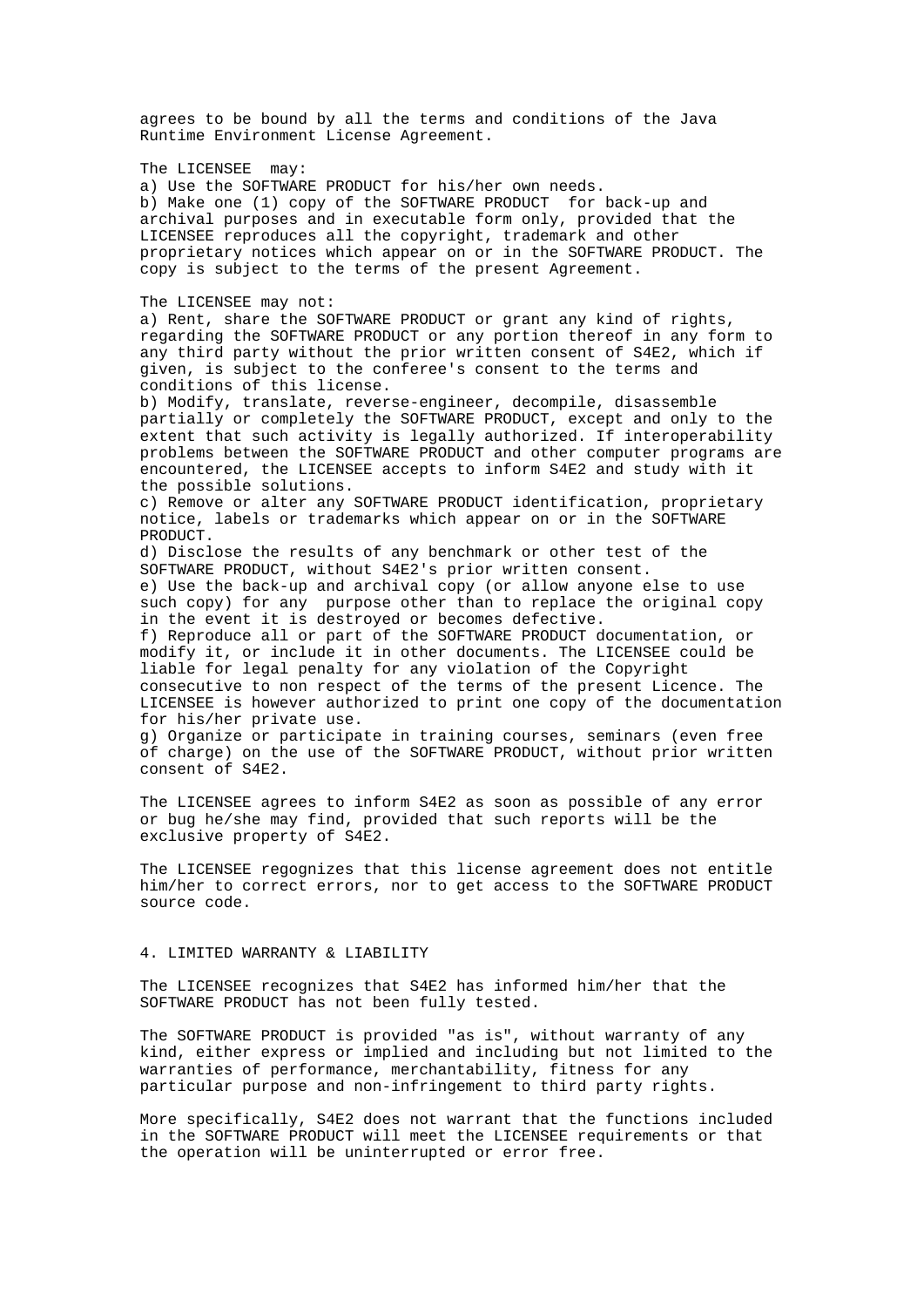In particular, the SOFTWARE PRODUCT is not designed for use in hazardous environments requiring fail-safe performance, such as in the operation of nuclear facilities, aircraft navigation systems, direct life support machines, or weapons systems, in which the failure of the SOFTWARE PRODUCT could lead directly to death, personal injury, or severe physical or environmental damage.

The entire risk as to the use, quality, and performance of the SOFTWARE PRODUCT is with the LICENSEE. The LICENSEE assumes sole responsibility for selecting the SOFTWARE PRODUCT to achieve his/her intended results, and using it and will bear the all the costs and necessary corrections.

He/she should take all appropriate measures for protecting his/her data.

Neither S4E2 nor anyone else who has been involved in the design, production or distribution of the SOFTWARE PRODUCT will be liable for any incidental, consequential, direct or indirect damages caused to the LICENSEE, any user or third party, including but not limited, to the loss of profits, loss of data or any other financial loss arising from the use of the SOFTWARE PRODUCT or inability to use it even if S4E2 has been notified of the possibility of such damages.

The previous provisions constitue the only guaranty given by S4E2 for the SOFTWARE PRODUCT, and exclude any other guaranty, explicit or implicit, including but not limited to the guaranty that the SOFTWARE PRODUCT is adequate for any particular use.

S4E2's cumulative liability to the LICENSEE or any other party for any loss or damages resulting from any claims, demands, or actions arising out of or relating to this Agreement shall not exceed the license fee paid to S4E2 for use of the SOFTWARE PRODUCT .

S4E2 shall be relieved of any and all obligations for any portions of the SOFTWARE PRODUCT that would be revised, changed, modified, or maintained by anyone other than S4E2.

S4E2 cannot guarantee that the SOFTWARE PRODUCT will work at all times. If you change your operating system, the SOFTWARE PRODUCT may not work anymore.

S4E2 does not commit itself to maintain the SOFTWARE PRODUCT.

5. CONTROL RIGHTS

S4E2 is entitled to make any control that it may deem necessary to verify that the SOFTWARE PRODUCT utilization conditions and liabilities are fulfilled by the LICENSEE.

#### 6. INTELLECTUAL PROPERTY

The SOFTWARE PRODUCT is the intellectual property of the author and S4E2 and/or its suppliers protected as such by French copyright law, international treaty provisions, and applicable laws of the country in which it is being used.

Trademarks, logos and trade-names quoted in the Agreement, on or in the SOFTWARE PRODUCT are the property of their respective owners. Therefore, the LICENSEE agrees to maintain intact the copyright notices and other privileges of intellectual or industrial property on the SOFTWARE PRODUCT and on any complete or partial reproduction of the SOFTWARE PRODUCT.

7. CONFIDENTIALITY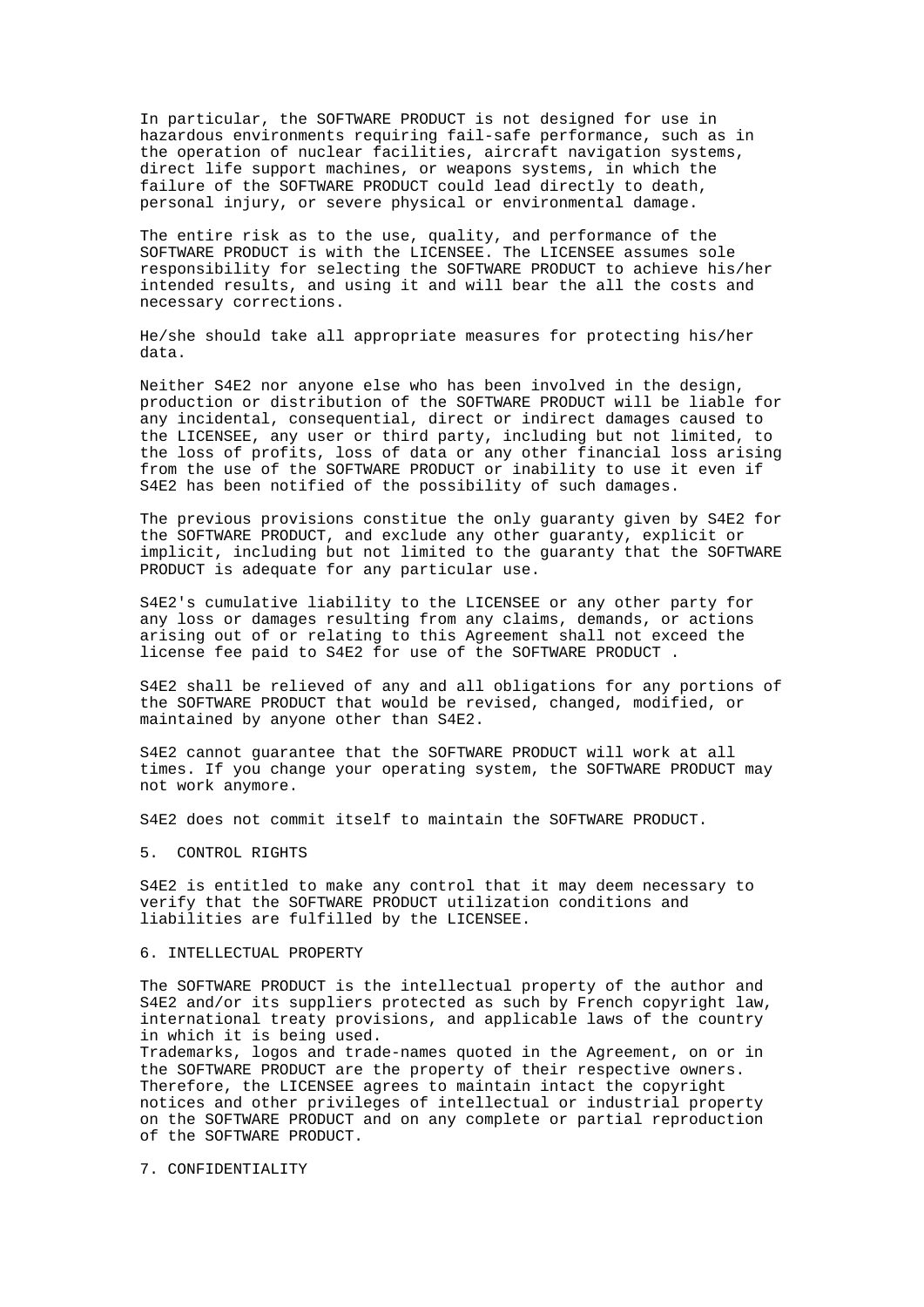The structure and organization of the SOFTWARE PRODUCT are valuable trade secrets and confidential information of S4E2 and its suppliers. The LICENSEE commits him/herself to keep confidential these secrets for the duration of the present Agreement and five (5) additional years from its termination date. The LICENSEE authorizes S4E2 and the author to use his/her name as a reference.

## 8. TERM & TERMINATION

This license is valid from the date the LICENSEE installs the SOFTWARE PRODUCT.

It terminates on the date of expiry of the license if there is one (shown in the license screen displayed from the Help menu in the SOFTWARE PRODUCT) or if the LICENSEE wishes to terminate.

If the LICENSEE fails to comply with any provision of this Agreement, S4E2 may terminate this license and the right to use the SOFTWARE PRODUCT. This termination does not prevent S4E2 from claiming any further damages.

Upon termination for any reason, the LICENSEE shall destroy or return the SOFTWARE PRODUCT to S4E2, and any copy made whether partial or whole.

## 9. SEVERABILITY

If any provision hereof shall be held illegal, invalid or unenforceable, in whole or in part, upon a definite legal, statutory or judicial provisions such provision shall be modified to the minimum extent necessary to make it legal, valid and enforceable, and the legality, validity and enforceability of all other provisions of this Agreement continue in full force and effect and shall not be affected.

### 10. MISCELLANEOUS PROVISIONS

The fact that one of the parties does not to invoke a breach by the other party can not claim for future waiver of breach concerned.

This is the entire agreement between S4E2 and the LICENSEE relating to the SOFTWARE PRODUCT. This Agreement supersedes any oral or written prior agreements and understandings concerning it. It may be amended only by a writing executed by S4E2 and the LICENSEE.

The parties acknowledge that this license is granted regardless of the licensing provision of other S4E2 products. It does not exonerate the LICENSEE of any obligations inherent to such licenses, particularly those relating to the payment.

This Agreement shall in no circumstances be regarded as a constituent of a warrant or any legal entity.

This Agreement will be governed by the French law. Any dispute, controversy or claim arising out of or related to this Agreement shall be settled by the Tribunal de Grande Instance de Paris.

The LICENSEE ACKNOWLEDGES TO HAVE READ, UNDERSTOOD THIS AGREEMENT AND AGREES TO BE BOUND BY ITS TERMS AND CONDITIONS.